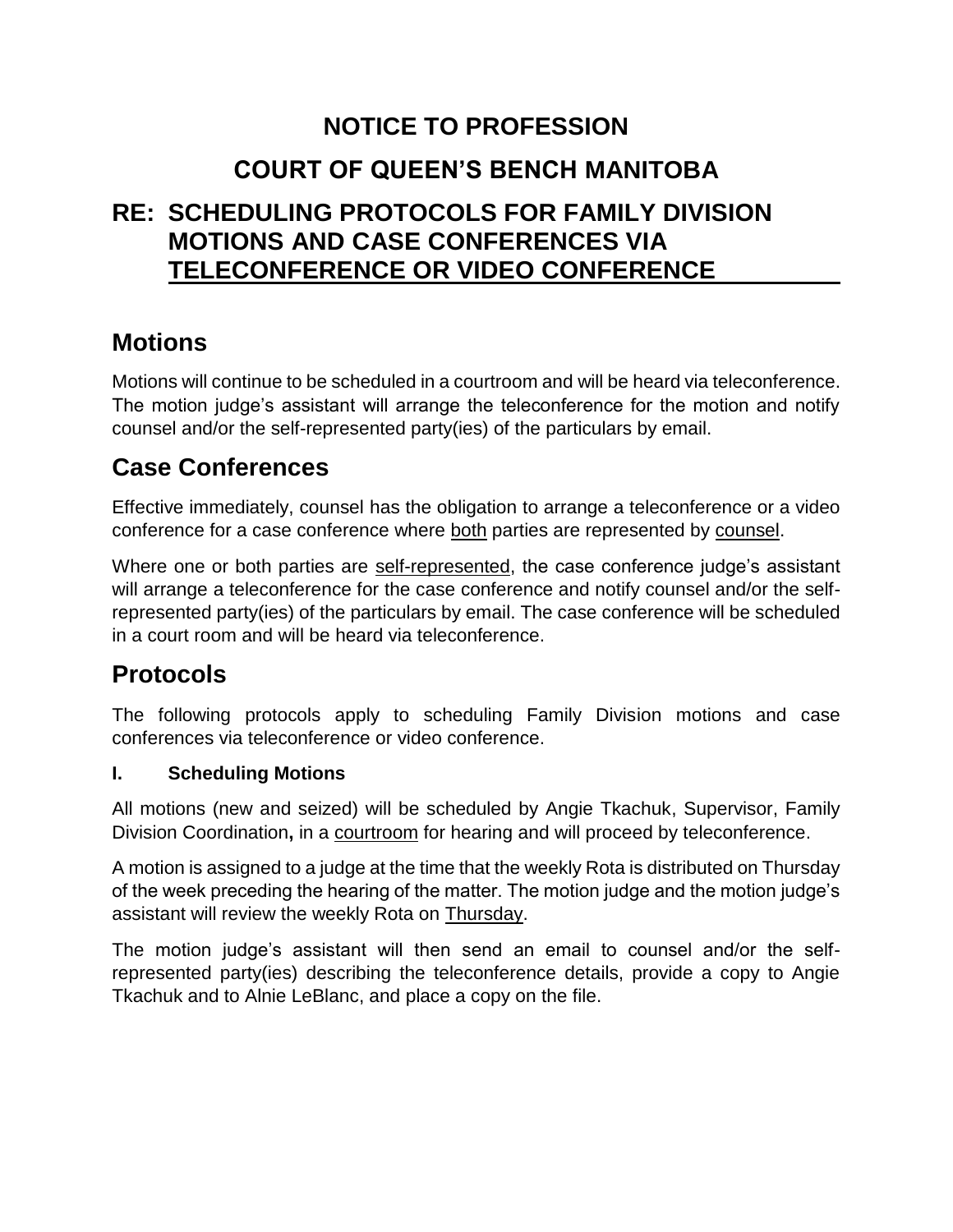### **II. Scheduling Case Conferences**

The following protocols apply whether scheduling a case conference for upcoming trial dates, a new case conference from triage, or a seized case conference approved by Form 70DD.

#### Scheduling Case Conferences with **Counsel**

When scheduling a case conference where both parties are represented by counsel, Sharon Wolbaum, Case Conference Coordinator, will advise counsel that:

- a) they are required to provide the tele/video conference call services, including dialin numbers and access codes by email, and
- b) they are required to email these details directly to the case conference judge's assistant whose email address will be provided by Sharon Wolbaum.

Counsel are required:

- a) to provide dial-in numbers and access codes by email to the assistant of the presiding judge by Thursday of the week preceding the case conference, and
- b) to provide by email at the same time, the completed Agreement on Hearing via Teleconference or Videoconference form (copy attached) respecting the nature, details and rules of the engagement for the teleconference/videoconference.

If the case conference judge's assistant does not receive the call in particulars from counsel participating in the scheduled case conference by Thursday as directed, the assistant will contact counsel by email requesting this information forthwith.

#### Scheduling Case Conferences with **Self-represented parties**

When scheduling a case conference involving one or more self-represented parties, Sharon Wolbaum will book a courtroom for the case conference. She will advise the parties that the case conference judge's assistant will email them the courtroom telephone particulars.

Sharon Wolbaum will email the case conference judge's assistant the particulars of the case conference.

When a case conference is scheduled for hearing in a courtroom, the case conference judge's assistant will send an email to the self-represented party(ies) and counsel describing the teleconference details, and will provide a copy to Sharon Wolbaum and to Alnie LeBlanc, and place a copy on the file.

Your assistance is appreciated as we continue to navigate our way during the COVID-19 pandemic.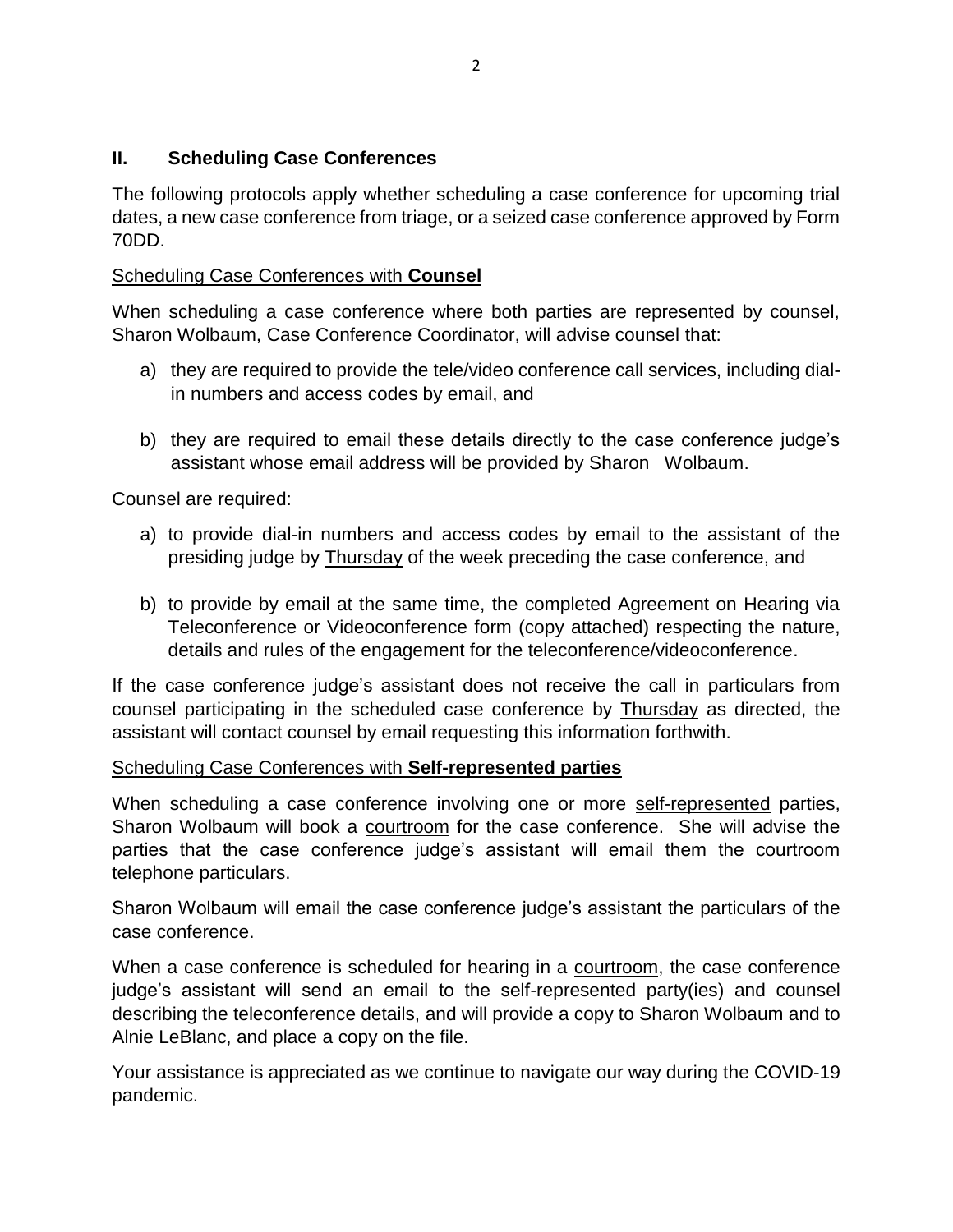This Notice to Profession changes the Notice issued by this Court on April 28, 2020.

#### **Coming into effect**

This Notice to Profession comes into effect immediately.

#### **ISSUED BY:**

*"Original signed by Associate Chief Justice Hatch"*

**The Honourable Associate Chief Justice Gwen B. Hatch Court of Queen's Bench Family Division (Manitoba)**

**DATE: June 23, 2020**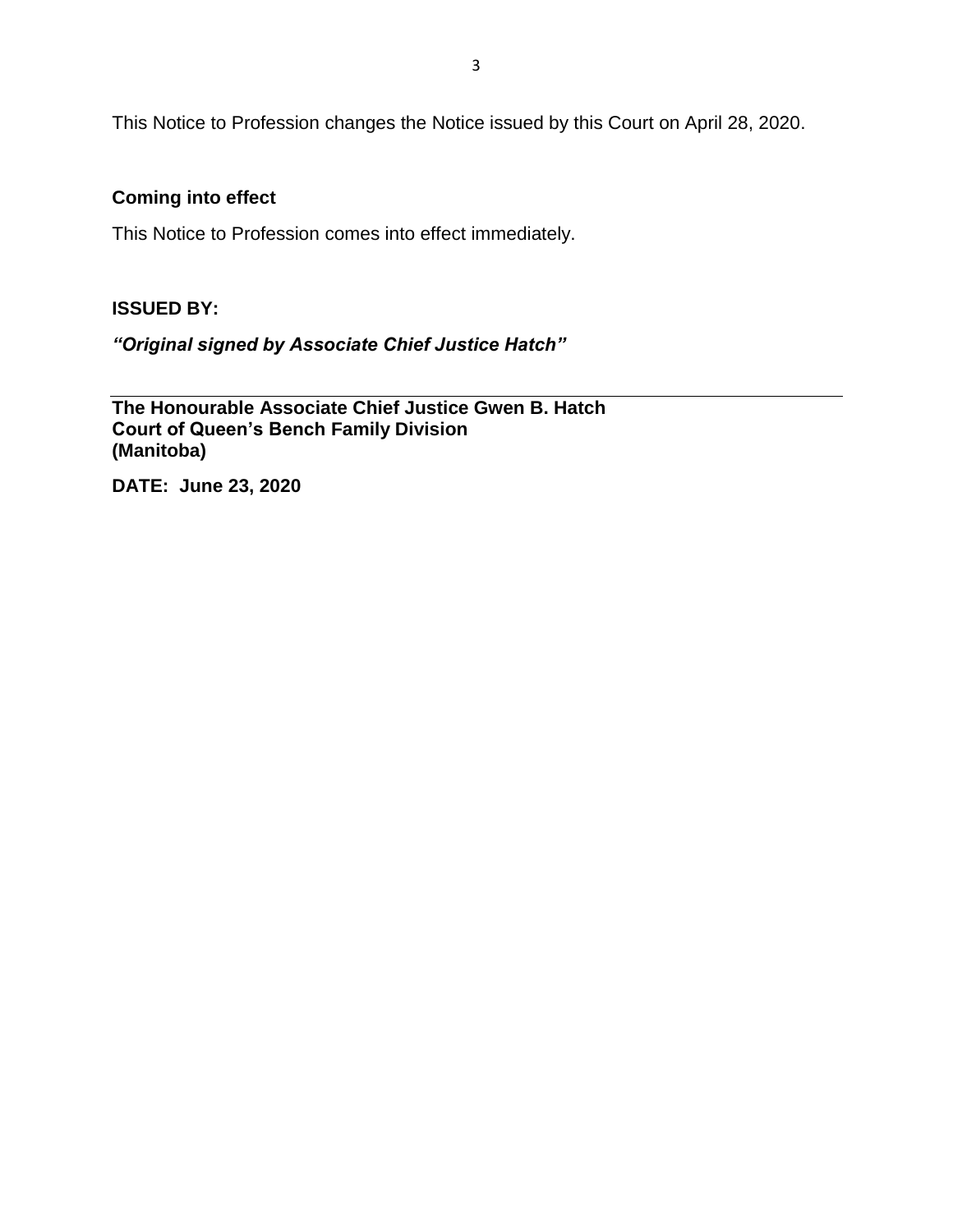File No. [Insert Court File No.]

### **QUEEN'S BENCH WINNIPEG CENTRE**

#### **BETWEEN:**

### **Insert Name of Plaintiff/Applicant,**

Petitioner/Applicant,

- and –

### **Insert Name of Defendant/Respondent,**

Respondent.

### **AGREEMENT ON HEARING VIA TELECONFERENCE OR VIDEO CONFERENCE**

1. It is agreed that the terms of the Court of Queen's Bench Notice regarding Family Division Case Management Conferences, Judicially Assisted Dispute Resolution (JADR) and Interim Motions, dated April 28th, 2020 will govern.

2. The [Case Management Conference, Judicially Assisted Dispute Resolution (JADR) and Interim Motion] initiated by the [Insert Moving Party] shall proceed on [Insert Time and Date of Hearing] by way of [Teleconference or Video Conference]..

3. The instructions to join the [Teleconference or Video Conference] are as follows: [Provide detailed instructions including: (For a Teleconference) the 2 dial-in number and conference ID number or password; (For a Video Conference) the application to be used, along with a hyperlink or other instructions to join.]

4. It is to be presumed that the matter will not be on the record for Case Conferences, JADR's or motions, except as the judge may order.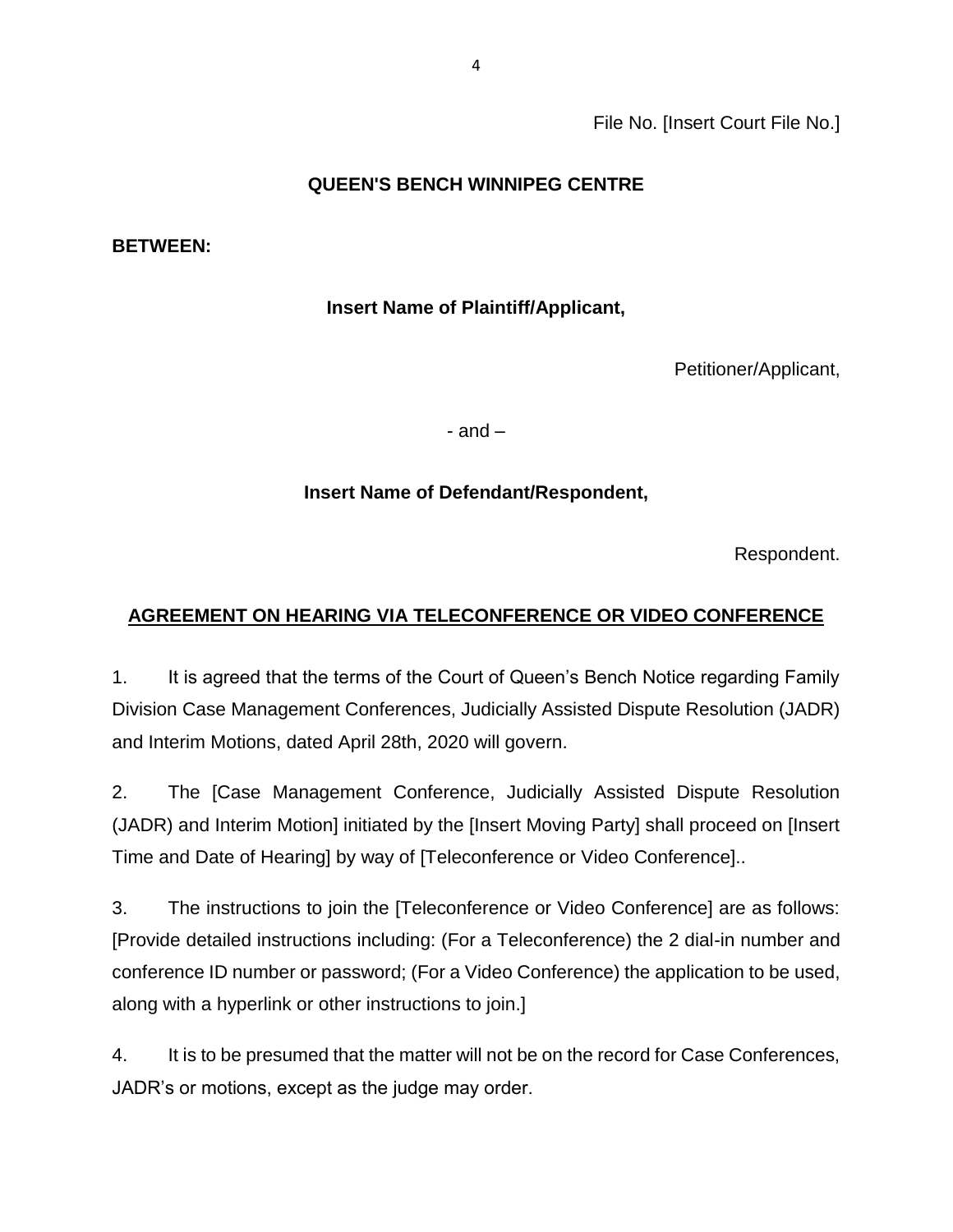5. The parties agree that for a case conference, motion or JADR, only such parts as the judge may direct shall be recorded. [If there is to be a recording made – details shall be inserted as to how the recording will be made, and how it will be made available for distribution to each party and the Court, subject to the court's determination of what use may be made of the recording.].

6. The parties agree that the following documents will be relied upon at the [Case Management Conferences, Judicially Assisted Dispute Resolution (JADR) and Interim Motions]. [For the purpose of the Case Management Conference or motion, counsel must file a Brief, which shall include the pleadings and all existing Triage or Case Management Conference memoranda prepared by judges who presided previously on the matter]. This list, for the purposes of any adjudication and/or decision, shall be seen as the basis or foundation for that decision and in that sense, constitute the "record":

(a) [Insert List of Documents and indicate whether they have been filed with the Court Registry.]

7. The parties agree that all documents listed in paragraph 6 herein will be provided by email (in PDF format) to the assigned judge at least three (3) clear business days prior to the scheduled appearance.

8. Should any document(s) listed in paragraph 6 herein not be filed on the Court Registry, counsel agree and undertake to file the original documents on the Court Registry as soon as possible.

9. The parties estimate that they will require [Insert Time required] for the hearing of their submissions.

[Insert Date]

AGREED TO BY COUNSEL FOR THE PARTIES:

[Insert Firm Name]

Per:

[Insert Name of Plaintiff/Applicant Counsel]